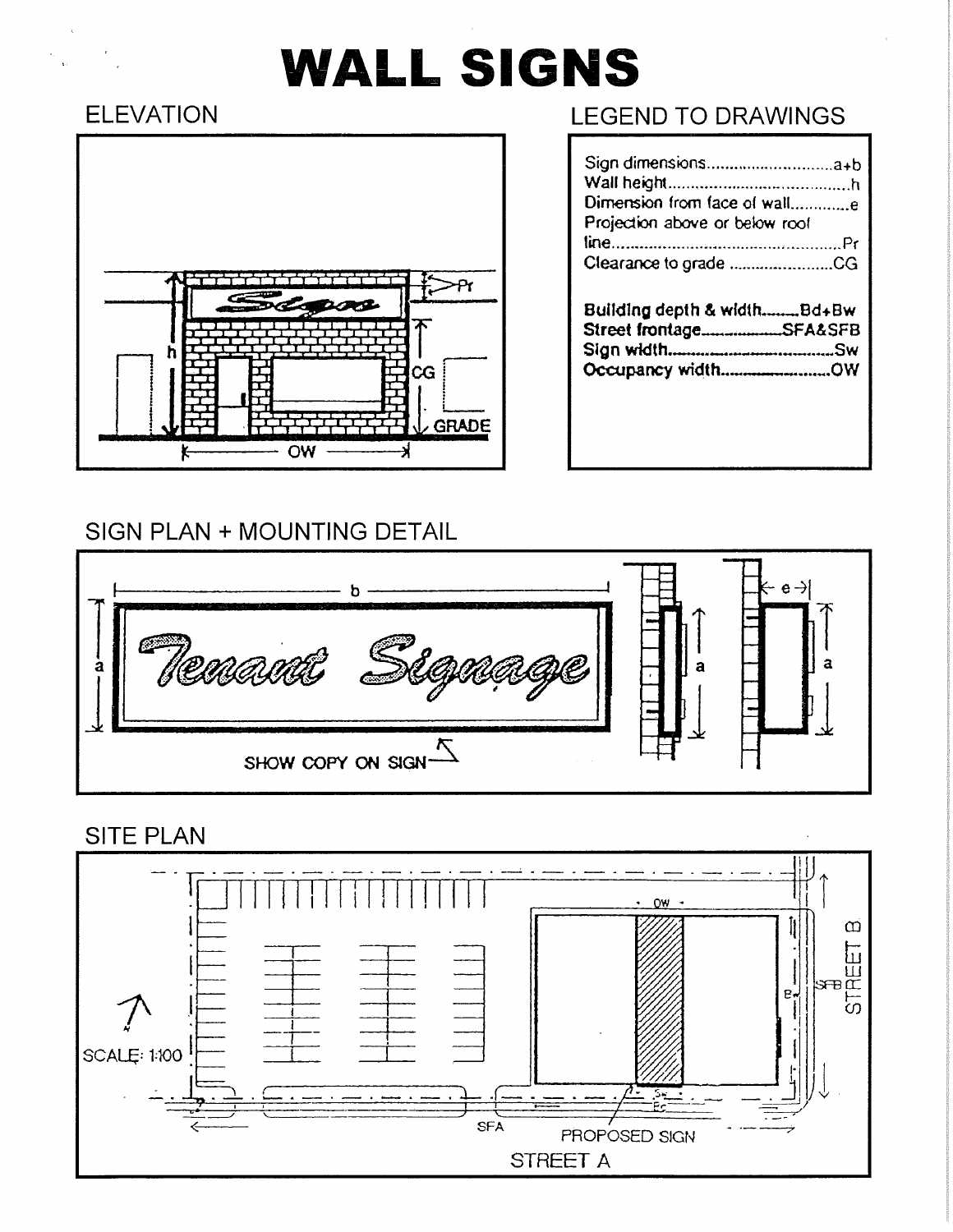# **SOFFIT SIGNS**

#### **ELEVATION**



#### SIGN PLAN + MOUNTING DETAIL

#### **LEGEND TO DRAWINGS**

| Sign dimensionsa+b               |  |
|----------------------------------|--|
|                                  |  |
|                                  |  |
| Clearance from wall to signf     |  |
| A R. P. LEWIS CO., LANSING MICH. |  |
|                                  |  |

Building depth & width........Bd+Bw Street frontage..................SFA&SFB 

Occupancy width..........................OW<br>Clearance grade to soffit...........Cs Clearance grade to sign.............Cg



#### **SITE PLAN**